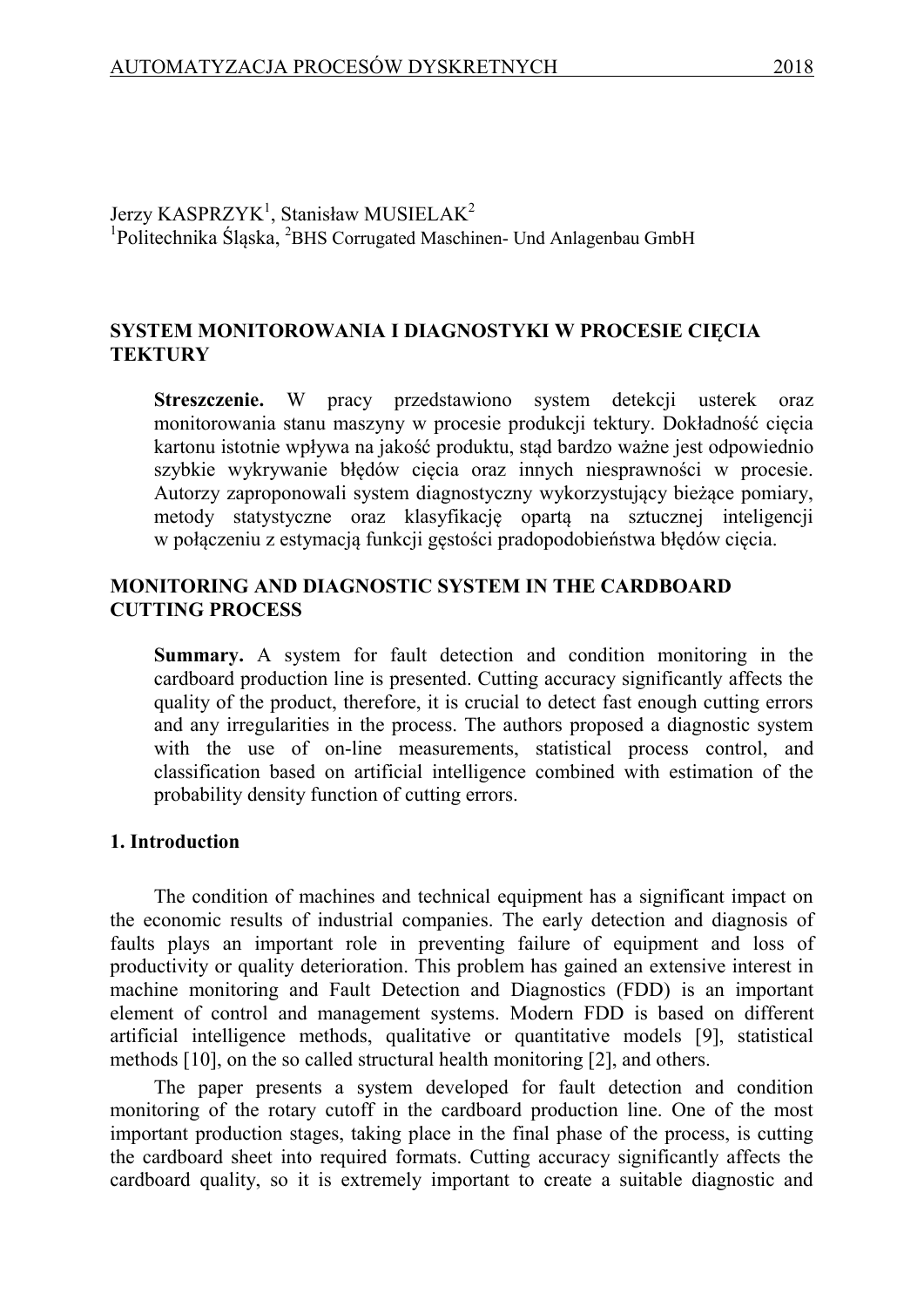monitoring system that allows for fast and efficient detection of abnormality in the process.

The proposed FDD system consists of five modules, allowing for fast and reliable detection of errors and irregularities in cutting process due to application of on-line measurement of selected signals, statistical process control approach and classification methods based on artificial neural networks [\[11\]](#page-7-3). The paper is organized as follows: the cutting process is described together with the main sources of possible malfunctions and the idea of the FDD system; classification of error sources is presented; other elements of the system are described; and final conclusions are drawn.

## **2. Process description and idea of a diagnostic system**

The cardboard cutting is performed on a rotary cutoff machine, where a shearing is obtained thanks to rotary movement of two shafts with knives mounted spirally on them. Fig. 1 presents a rotary cutoff with two cutoffs mounted in a single constructional frame, and sketch of the knife shafts. This type of shears can be used in various industries, like, e.g., in the process of cutting a cardboard, paper, metal sheets, foil, laminate. Nowadays, the cardboard processing line speed may reach up to 450 m/min, and cardboard cutting length may vary from 500 mm to 4000 mm, whereas the required cutting accuracy may be of the order of 0.5 mm for formats shorter than 2000 mm and 1mm for longer formats. Hence, obtaining the adequate quality of the cutting is a real challenge because of many technical problems.



Fig. 1. A rotary cutoff machine (duplex type) and knife shafts

Incorrect cutting can result from various causes. They can be caused by the cutoff itself, or they can lie on the side of its surroundings in the production line. In the first case the errors may be induced by improper fastening of the encoder when its zero marker does not correspond to the mechanical position of the knife, improper controller settings, irregularities in the power transmission system, etc. Another group of sources of errors includes, e.g., instabilities of the production line speed, play in the cutoff input rolls, changes of the cardboard quality. Examples of cardboard stacks for incorrect and correct cutting are shown in Fig. 2 .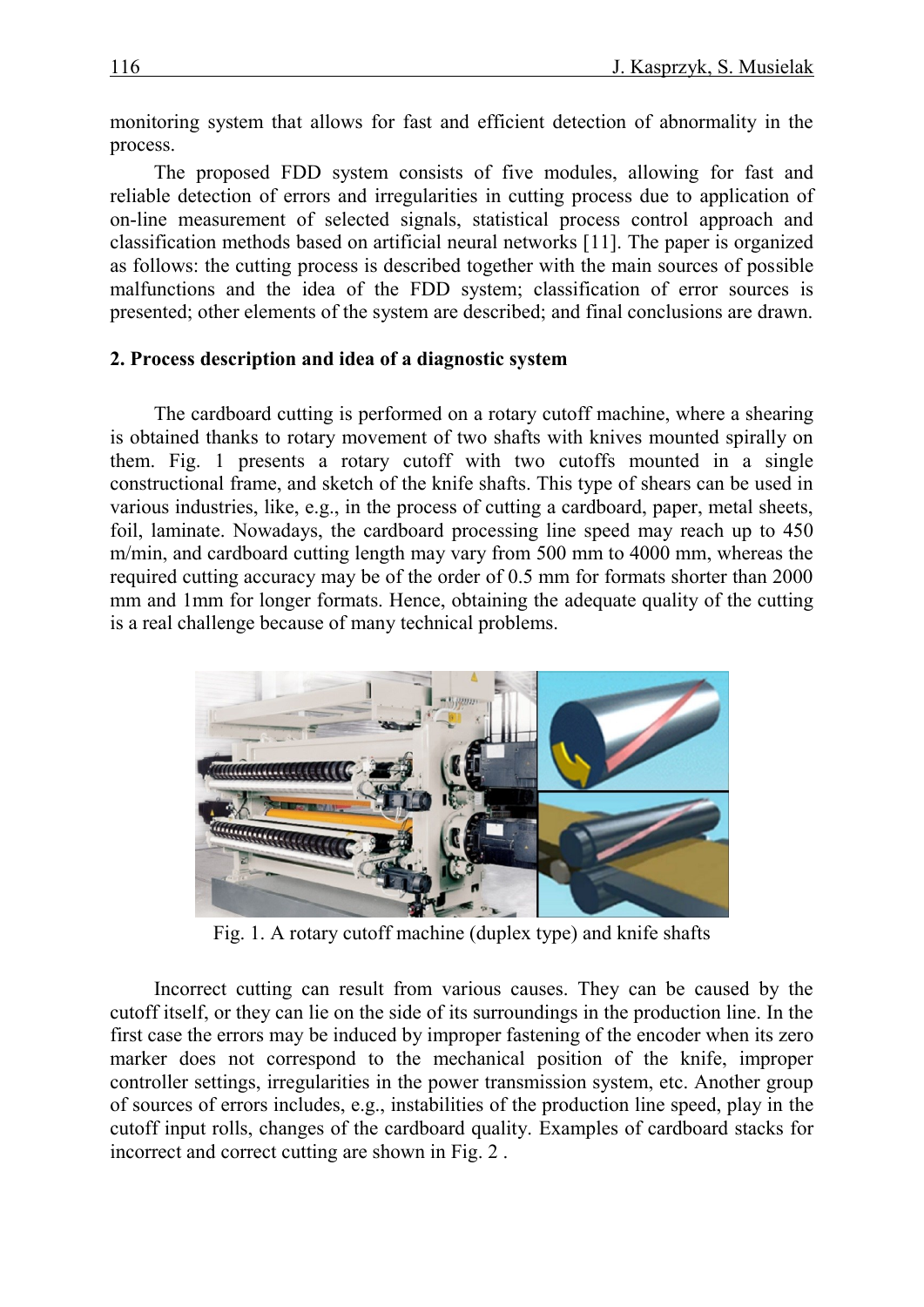

Fig. 2. Examples of cardboard cutting errors, the last photo is a cut in the norm

In order to build a diagnostic system, a preliminary analysis of cutting fault classification was performed using the Ishikawa diagram, see Fig. 3. Ishikawa diagram is a set of causes and effects known as the Fishbone diagram [\[7\]](#page-7-4). The analysis starts from the observation of the effect and is guided towards identifying all the possible reasons that caused it. Then, each of these components can be considered individually as a problem to be solved. Next, using the Pareto chart [\[10\]](#page-7-1) error sources were hierarchically classified in descending order of incidence. It was stated that encoder knife cutting phase, the occurrence of slippage phenomena, the transport system, the control system and temperature have a dominant impact on the cutting errors.



Fig. 3. Ishikawa diagram of the major causes of irregularities in the cardboard cutting

Diagnostics is defined as a process of detecting and distinguishing object malfunction as a result of the collection, processing and analysis of diagnostic signals. Generally, it can be based on continuous monitoring of the process parameters, or on testing the product quality to assess the condition of the machine. The disadvantage of the first solution is the high cost of installation of measurement systems and the need for support by appropriately trained personnel. On the other hand, in the second approach a malfunction can be noticed after the decline in the quality of the product, so it is associated with economic losses.

Here, both options are used. Taking into account the analysis of the Ishikawa diagram, as well as the existing measurement capabilities, it was proposed to build a diagnostic system consisting of five modules.

The essential Module #1 includes a neural network (NN) classifier, which basing on the probability density function (pdf) of the cardboard length specifies the class that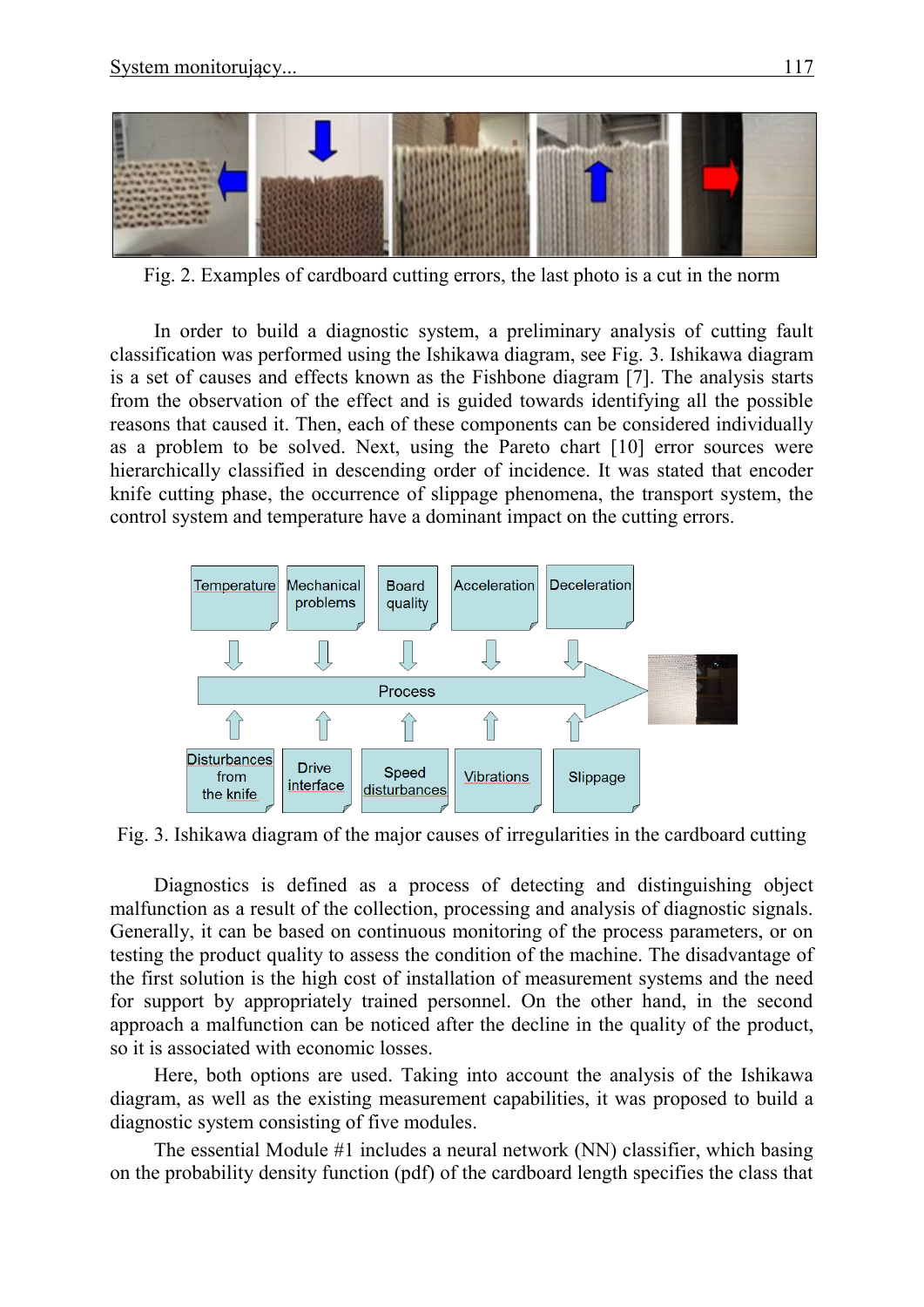describes the state of the machine. In the event of cutting errors, the classifier determines the possible causes of these errors. The frequency of the calculation depends on the signals from the second and third modules, or on the reaction of staff in the case of noticing a deviation from the set value.

The other four modules play an auxiliary role. Module #2 establishes the bivariate distribution of the position and speed of the cutter knives. Module #3 is responsible for the on-line acquisition of the selected physical signals from the sheeter. Module #4 is activated in the order change, when there is a change of format cartons. Module #5 performs a statistical study of the process and visualization. If irregularities are detected, the classification module is invoked.

### **3. Classification of error sources**

Classification is a general process of identifying to which of a set of categories, a new observation belongs, on the basis of a training set of data containing instances whose category membership is known [\[1\]](#page-7-5). Idea of classification of possible faults in cardboard cutting follows from a long-term experience in maintenance of corrugators and analysis of cutting precision. It was noticed that information left in a length histogram of a cut cardboard stack allows for identifying a type of disturbance in a cutting process. Thus, it was proposed to diagnose the state of the machine and its peripheries basing on probability density function (pdf) of errors of cardboard length. Here only the sketch of this approach can be presented. The more detailed description of the classification method can be found in [\[11\]](#page-7-3).

Prior to the procedure of classification, data for pdf estimation should be prepared. Deviations from the set value are calculated and the data should be normalised to improve the possibility of separation between the classes. Besides, in order to increase the generalization properties of the classifier, data were subjected to randomization before they were used for pdf estimation. Having regard to the precision of manual measurement of the sheet length, random noise with uniform distribution within the interval  $+/- 0.25$ mm was added to the data. Then the kernel density estimator [\[13\]](#page-7-6) is used to calculate the pdf from the length histogram.

Various methods of classification are known, like, decision tree methods, Bayesian algorithms, neural networks (NN), rough sets, linear discrimination, etc. On account of the nonlinear relationship between pdf and belonging to a certain category, a multilayer perceptron (MLP) was chosen as a nonparametric approximator used in the classification procedure [\[6\]](#page-7-7). Here, the number of nodes in the input layer depends on the number of points, for which pdf values are fixed. The number of neurons in the output layer corresponds with the defined number of classes. The final response of the network should be equal to 1 to that output which corresponds to the class from which the pdf comes from, and 0 for all other classes. Values between 0 and 1 can be interpreted as a suggestion of degree of belonging the examined pdf to a given class.

Years of experience and the detailed analysis of the relationship between different shapes of cardboard and miscellaneous sources of cutting error have made it possible to define 20 main classes of faults. Fig. 4 shows the exemplary pdf of cutting errors for the class 7 and 12. These data were then used to train the NN classifier.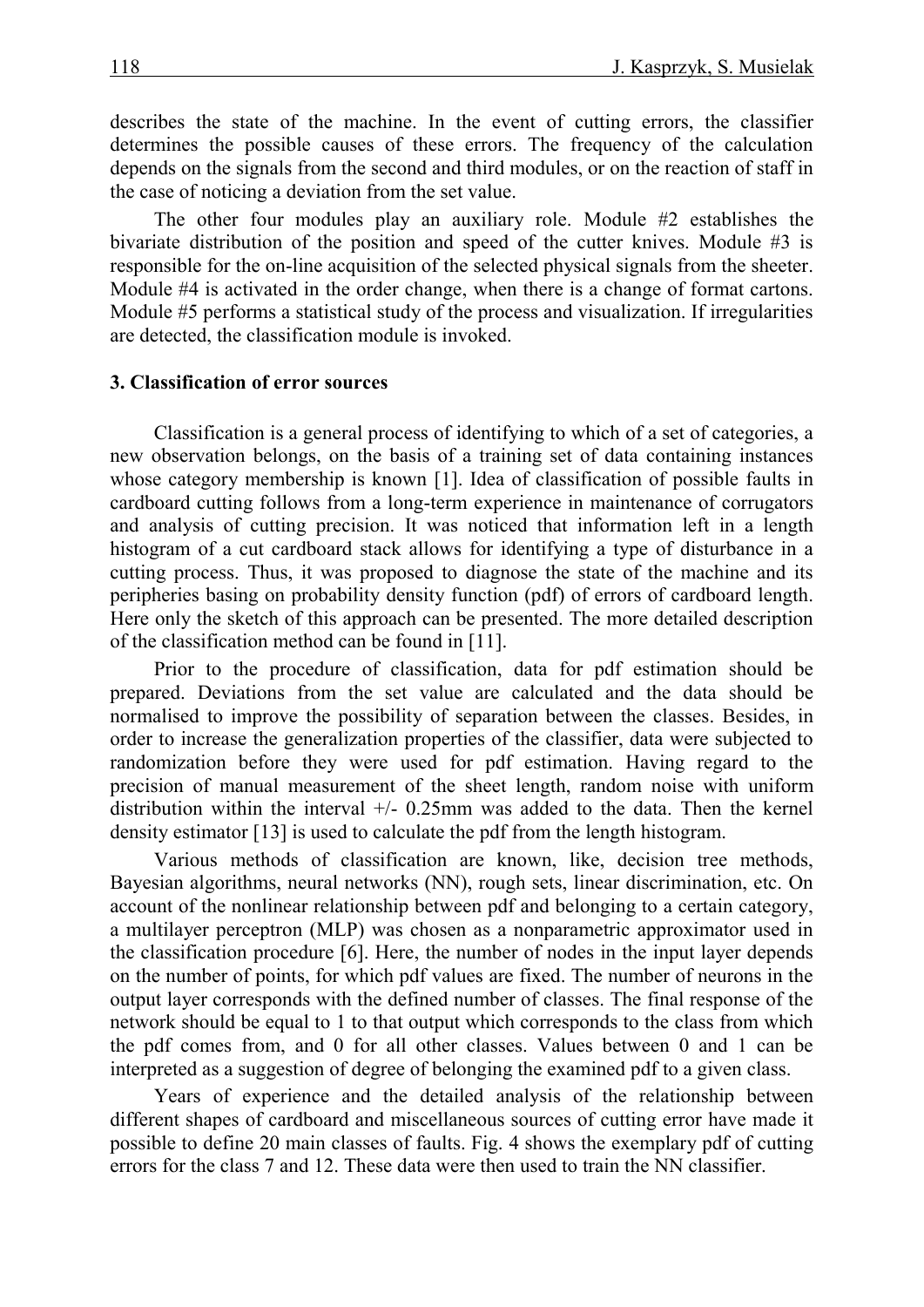

Fig. 4. Examples of pdf of errors and view of a cardboard stack for class 7 (vibration of the measuring wheel) and class 12 (incorrect value of the speed of the transporter)

A fundamental problem of NN modelling is the determination of network size and topology, i.e., the number of hidden layers and the number of neurons within individual layer. Generally, it is supposed to determine a total number of neurons as a geometric mean of the number of inputs and outputs of the neural network, but their distribution into specific layer is performed empirically. In this research many different MLP structures were investigated, consisting of 1, 2 or 3 hidden layers with up to 100 neurons. Taking into account the effectiveness of classification and the ability to generalize, the best results were obtained for two hidden layers with 28 and 20 neurons respectively. Besides, RBF (Radial Basis Function) networks [\[4\]](#page-7-8), PNN (Probabilistic Neural Network) [\[14\]](#page-7-9), and a two-class classifier of type "one against all others" using a single layer MLP were tested.

The number of patterns and their selection have a big impact on the learning outcomes. According to [\[15\]](#page-7-10), good generalization of the classifier can be obtained if the number of data is at least 10 times greater than the Vapnik-Chervonenkis measure VCdim. Taking into account dimensions of the tested NN, it was assumed that data sets for network learning should contain 600 vectors for each class. Hence, the total number of data was 12 000 vectors, each containing 40 measurements of the carton length. Because for some classes no adequate amount of measurements were available, the bootstrap method [\[5\]](#page-7-11) was used to supplement the data.

Beyond the classical evaluation of classifiers like the coefficient of efficiency defined as the ratio of the number of correctly classified data vectors to the total number of vectors, ROC (Receiver Operating Characteristic), etc. [\[3\]](#page-7-12), the classifiers were also tested in terms of the ability to generalize. Three types of tests were performed:

- For data obtained from the arbitrary substitution of the measurements;
- For data generated by adding a Gaussian noise to a training sample;
- For data generated by the bootstrap method.

Recently, multiple classifier systems (MCS) have gained popularity as a powerful tool for difficult pattern recognition problems involving large class sets and noisy input [\[16\]](#page-7-13). Hence, finally, MCS based on five best classifiers obtained in the former studies was built and extensively tested on new data sets obtained from the industrial processes. In all cases examined, MCS correctly detected the cause of the cutting errors.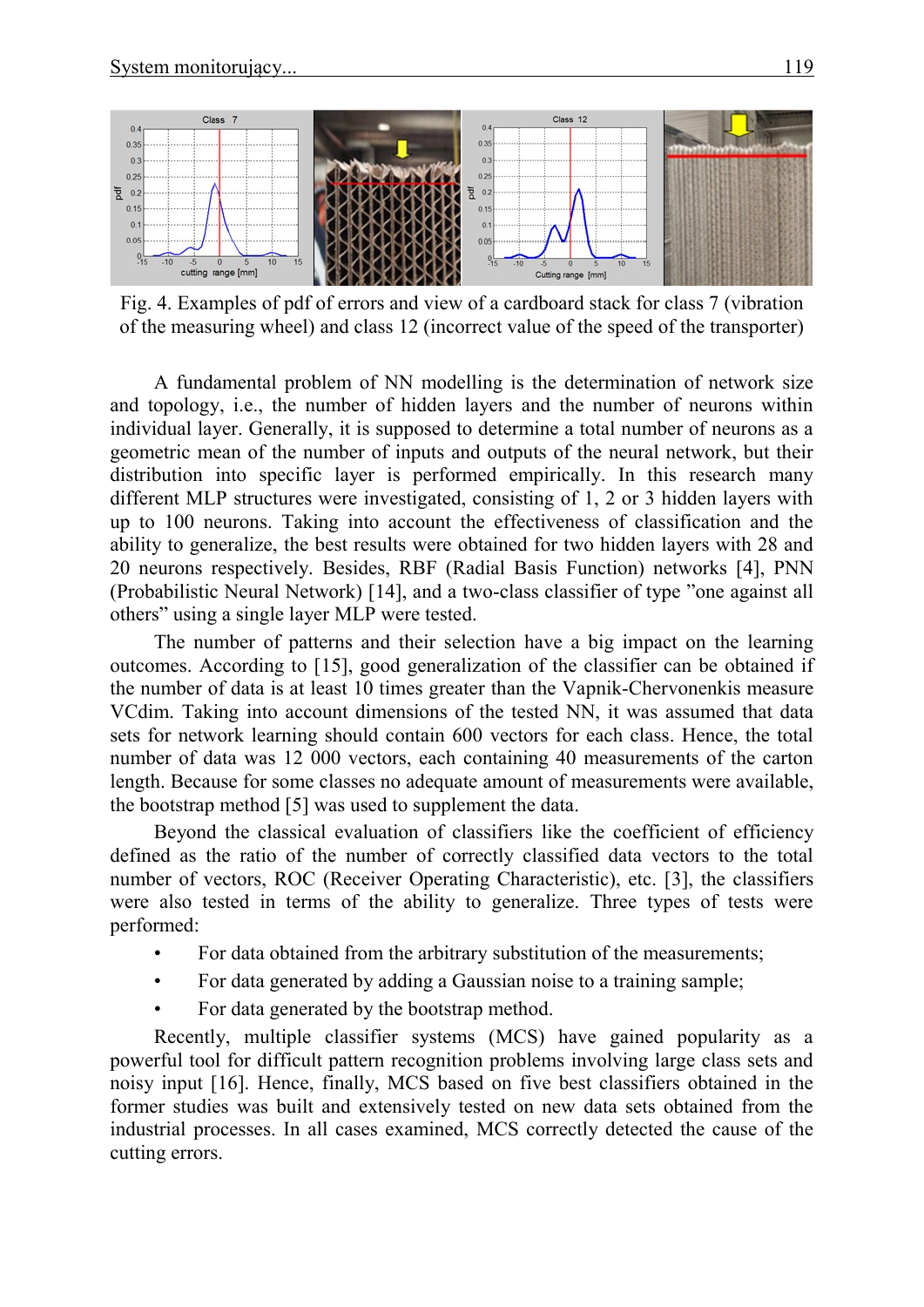#### **4. Modules supporting the classifier**

NN classifier allows for determining sources of errors in the rotary cutoff operation based on measurements of the final product. To accelerate the ability to detect errors in the machine operation and improve the efficiency of the diagnosis, the diagnostic system is complemented by four additional modules. These modules monitor the state of the machine and invoke the alert in the case of detecting any irregularities and support the classifier in the case of doubts.

Module #2 establishes the bivariate distribution of the position and speed of the blade cutters [\[8\]](#page-7-14). The operator can see the phase plane of the position and velocity errors on the monitor. Two examples of such plots are shown in Fig. 5. Ellipses calculated for 1, 2 and 3 standard deviations, respectively, are drawn around a mean value of errors, and a square marks the central point characterized by (0,0) coordinates. The marginal histograms for both errors are also shown in the plots. This module may suggest where one should look for errors in the process. After finding the deviations, the operator may start the cutoff alone, without the production cycle, and assesses its technical condition on the grounds of the analysis of ellipses of errors, restricting a set of possible causes for irregularities.



Fig. 5. Examples of correct operation of the cutoff and with high velocity error

However, it should be noticed that these results represent measurements obtained from the encoder located on the knife shaft of the cutoff – they are not the physical measurements of the cut cardboard. In reality, this length may be different, which may result from causes existing outside the cutoff, e.g., line velocity measurement errors resulting from the wear of the measuring wheel or the contamination with glue, slipping caused by the different paper quality or coated structures, or others. Hence, despite proper adjustment of the cutoff's control system and statistical results suggesting that the process runs properly, there may still be deviations of the cardboard length. But the presented analysis of bivariate distribution makes it possible to ascertain unambiguously, whether the causes lie on the cutoff's side (if the distributions are incorrect), or outside the cutoff (distributions are correct although cardboard is cut improperly).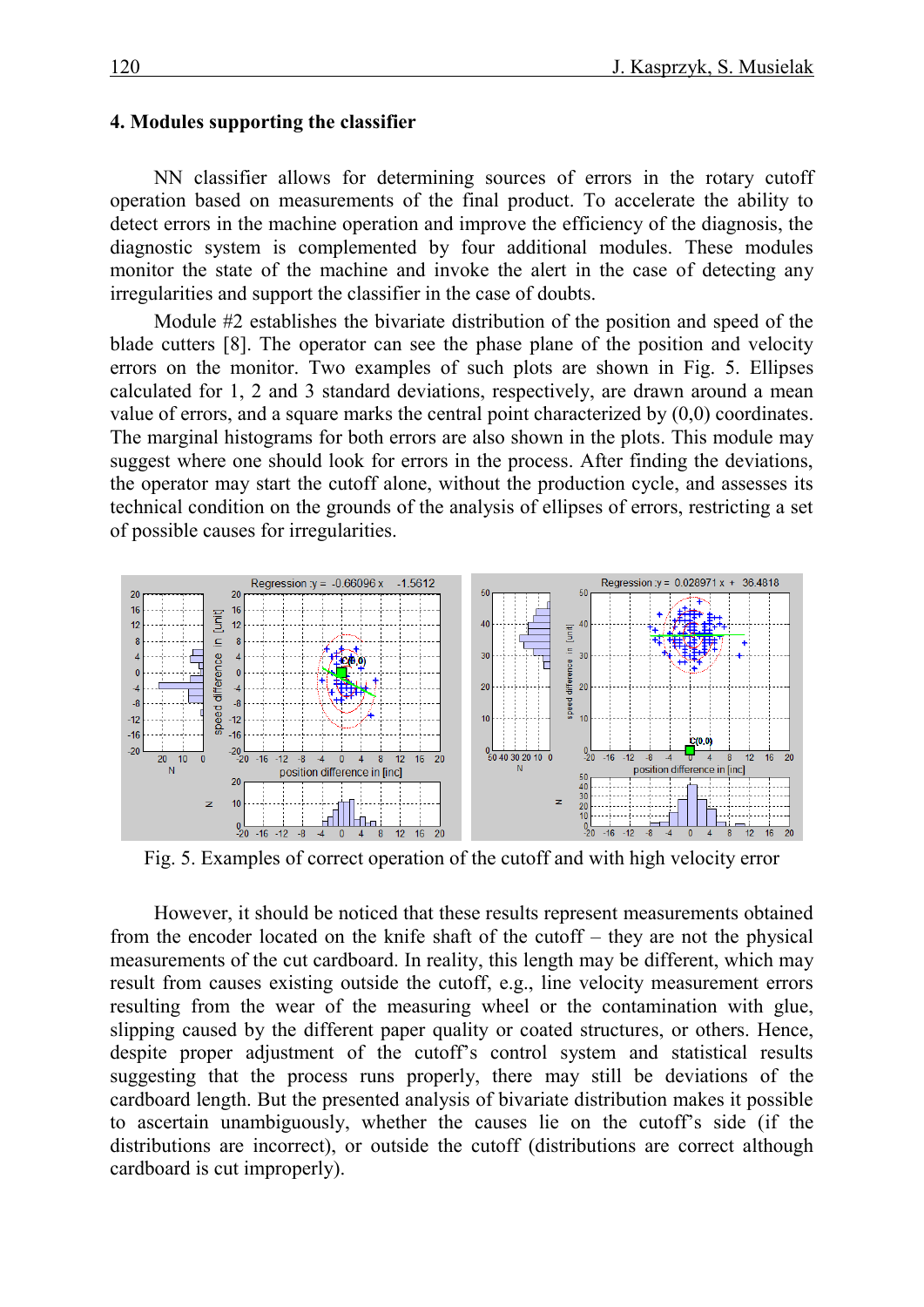The task of Module #3 is to inform about emerging irregularities in the process. Taking into account the main sources of irregularities, six additional measurement signals have been selected: temperature of the cutoff bearings, the moment in the phase of cutting, line speed, vibration of the measuring wheel and the knife shaft, the position of the knife in a cutting phase, and vacuum in the cardboard transport system. Exceeding the limit value of one of the signals triggers an alarm warning about deviations in the process. This modification entails increasing the cost of installation, so it is treated as an option.

The process of changing cardboard formats, called OC (Order Change), is a very difficult part of the production process because it begins with the rapid acceleration of the upstream part of the corrugator. Thus, the last 20 meters of cardboard for the order may appear uncertain cut. Module #4 is designed to indicate at which position deviations occur and which section of the corrugator is responsible for them. On the basis of the timing diagram of deviations, and knowing the length of the consecutive sections of the machine, it is possible to assign error to the corresponding item.

The task of Module #5 is the visualization of statistical parameters to indicate if the process is correct, stable and centralized, and to what extent the process differs from the normal operation. After the measuring cardboard, the operator inputs data to the module. The module calculates basic statistical parameters such as mean value, standard deviation, histogram and the probability density function of cutting deviations which are presented in a graphical form.

## **5. Conclusions**

Automatic fault detection and diagnosis are always a challenge when monitoring complex machinery. In this paper an example of a diagnostic and condition monitoring system is proposed for the cutoff in the corrugated board production line. The system consists of five modules which use both modern measurement techniques and sophisticated methods of data processing, based on the artificial intelligence and statistics.

Implementation of some modules (e.g., Module #2 or Module #4) does not involve high costs, because it does not require direct interference in the control system of the machine. It is sufficient to introduce suitable functions directly into a controller or into a supervisory control system, combining them with the possibilities of documenting and visualization of that system, or using an operating panel. The most expensive part is the introduction of the new measurement system, so it can be considered as an option in older machines.

The proposed diagnostic system has been tested in the corrugated industry on a variety of machines - a new generation or older - and it demonstrated its usefulness alike for process operators, service technicians, as well as for the higher technical personnel. The proposed method for determining defects in corrugator was patented by the Polish Patent Office [\[12\]](#page-7-15).

## **Acknowledgement**

The work reported in this paper has been partially financed by the Polish Ministry of Science and Higher Education.